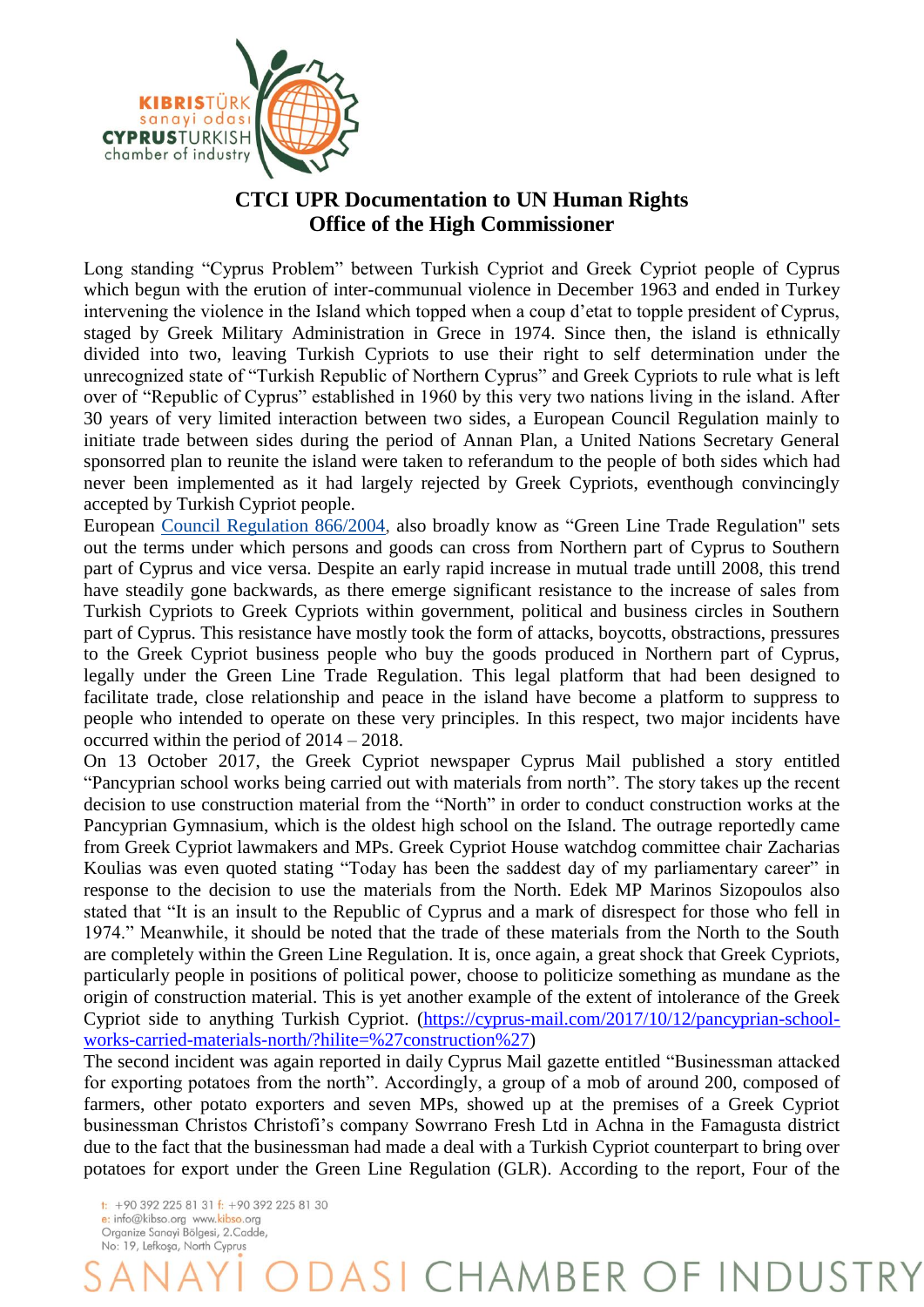

seven MPs at the protest were from ruling DISY. Christofi said he identified two of them as Kyriacos Hadjiyiannis and Giorgos Georgiou, both MPs for the Famagusta district. He said he did not recognise the other two DISY deputies. Michalis Georgallas from the Solidarity Movement – a Famagusta deputy – and the two far-right ELAM deputies, Christos Christou and Linos Papayiannis, the latter also a Famagusta district deputy, were there as well, according to Christofi. He also said the SBA police were called and "protected us" and stopped them from entering the premises. At the time of the incident, Christofi has said that he brought over 150 tonnes of potatoes and is contracted to bring 700 tonnes in total and export them, mainly to Greece, and the UK. None of the potatoes are sold on the local market. He said also revealed that his detractors were also calling his customers abroad and spreading lies about the crop. "They're calling clients and telling them the potatoes are from Turkey," he said.

This particular incident occurred with regards to importation of potatoes from Northern part of Cyprus, perfectly sums up how hatred and intolerance are ignited by Greek Cypriots lawmakers, overlooked by Greek Cypriot government officials and security forces and cooperation with Turkish Cypriot people are suppressed in an organized manner within the Greek Cypriot political, governmental and business circles with an aim to dispose any kind of practice that might benefit economic, social, political to Turkish Cypriot community of Cyprus. We believe that this kind of incidents will surely continue unless the root causes of this hatred, discrimination, intolerance, racism in above-mentioned spheres in Greek Cypriot community are exposed and put under control of rule of law without any excuse. [\(http://cyprus-mail.com/2016/08/31/businessman-attacked](http://cyprus-mail.com/2016/08/31/businessman-attacked-exporting-potatoes-north/)[exporting-potatoes-north/](http://cyprus-mail.com/2016/08/31/businessman-attacked-exporting-potatoes-north/) )

Intolarance and disrespect to any actions that might benefit to Turkish Cypriot community can again be presented by the recent action of South Cyprus Customs Authorities as opposed to a hike in fuel purchases by Greek Cypriot people from North Cyprus due to lower prices. In June 2018, Greek Cypriot people started to increase the purchase of petrol for personal use (in vehicles) from North. As a response the customs department of South Cyprus published a statement saying that ''in the event of illegal transport of fuel from the occupied areas, irrespective of them being in portable tanks or the vehicle's fuel tank, these will be confiscated and those involved will be subject to the penalties stipulated by the law'' alleging that the fuel brought from TRNC has a higher Sulphur content than the standards applied by the Greek side, therefore in violation of the fuel standards. In addition to mutual trade relationship, Green Line Trade Regulation, regulates the movement and the related checks on people and their vehicles in which does not include the origin of fuel they use, not to mention the claim with regards to sulphur content of fuel sold in TRNC is completely wrong as the standards applied in TRNC are same with the ones in applied in South Cyprus.[\(https://cyprus-mail.com/2018/06/27/customs-declare-war-on-fuel-bought-in](https://cyprus-mail.com/2018/06/27/customs-declare-war-on-fuel-bought-in-north/?hilite=%27custom%27)[north/?hilite=%27custom%27\)](https://cyprus-mail.com/2018/06/27/customs-declare-war-on-fuel-bought-in-north/?hilite=%27custom%27)

Intolerance, false propoganda, intimidation, obstructions to any activities that would benefit Turkish Cypriot people and TRNC economy by South Cyprus officials are widespread within the context of tourism.

A memorandum issued by the Greek Cypriot Ministry of Foreign Affairs, as well as a circular of the Department of Migration, issued a strong warning to foreign citizens who wish to travel to the TRNC if they wish to stay at hotels in the North which were either themselves or the land they were built on previously owned by Greek Cypriots, but failed to make this information known to foreign embassies and travel agencies. Firstly, it is important to underline that the hotels in Northern Cyprus are the bearers of title deeds issued by the relevant Turkish Cypriot authorities and function in accordance with the rules and regulations in the North. The Greek Cypriot administration, however,

DASI CHAMBER OF INDUSTRY

 $\frac{1}{2}$  + 90 392 225 81 31  $\frac{1}{2}$  + 90 392 225 81 30 e: info@kibso.org www.kibso.org Organize Sanayi Bölgesi, 2.Cadde, No: 19, Lefkosa, North Cyprus